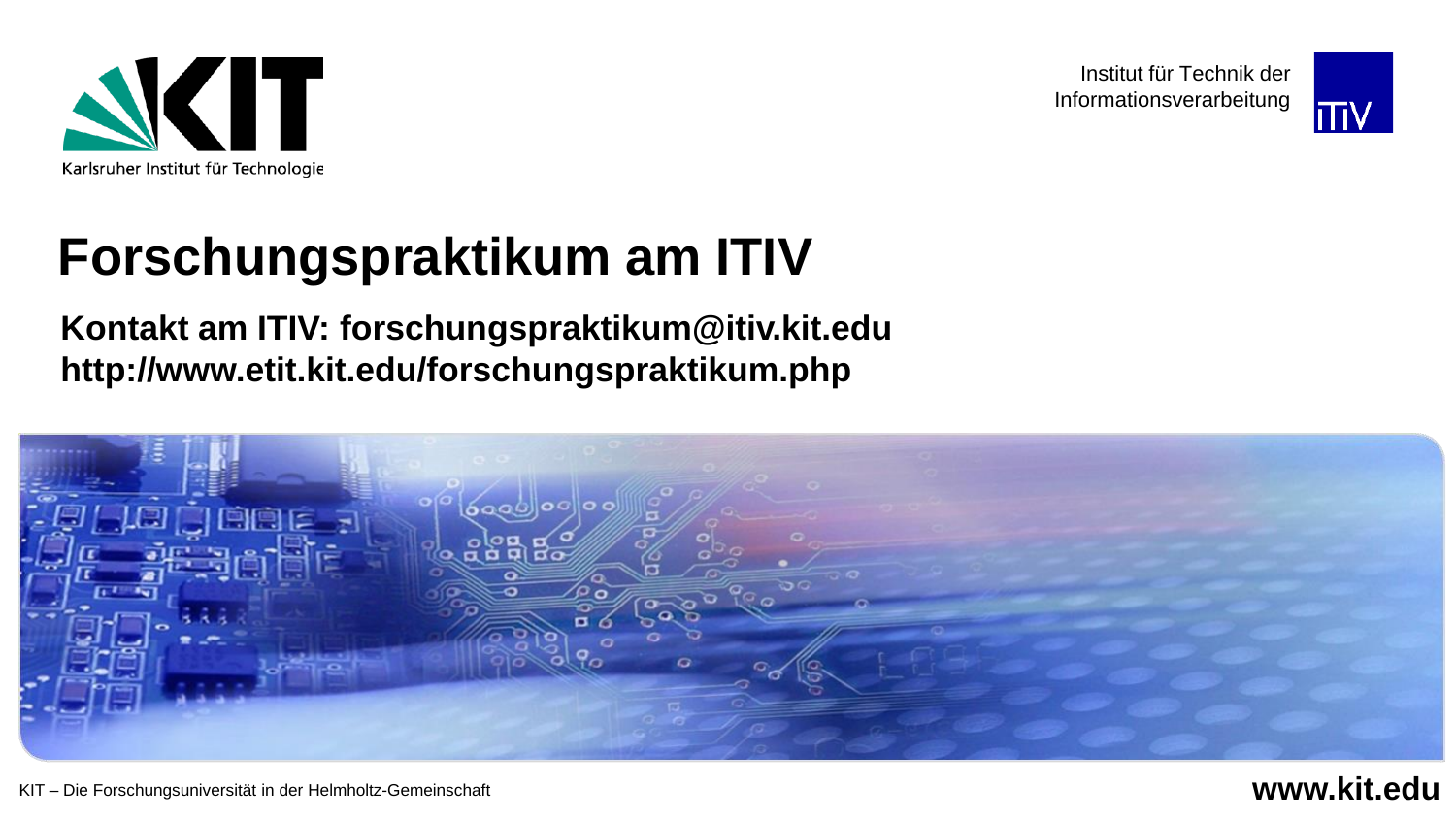## **Forschungspraktikum am ITIV**



Am ITIV bieten wir eine Vielzahl von interessanten und interdiszplinären Themen für das Forschungspraktikum an. In den folgenden Folien sind einige dieser Themen dargestellt. Bei Interesse wenden Sie sich bitte an forschungspraktikum@itiv.kit.edu.

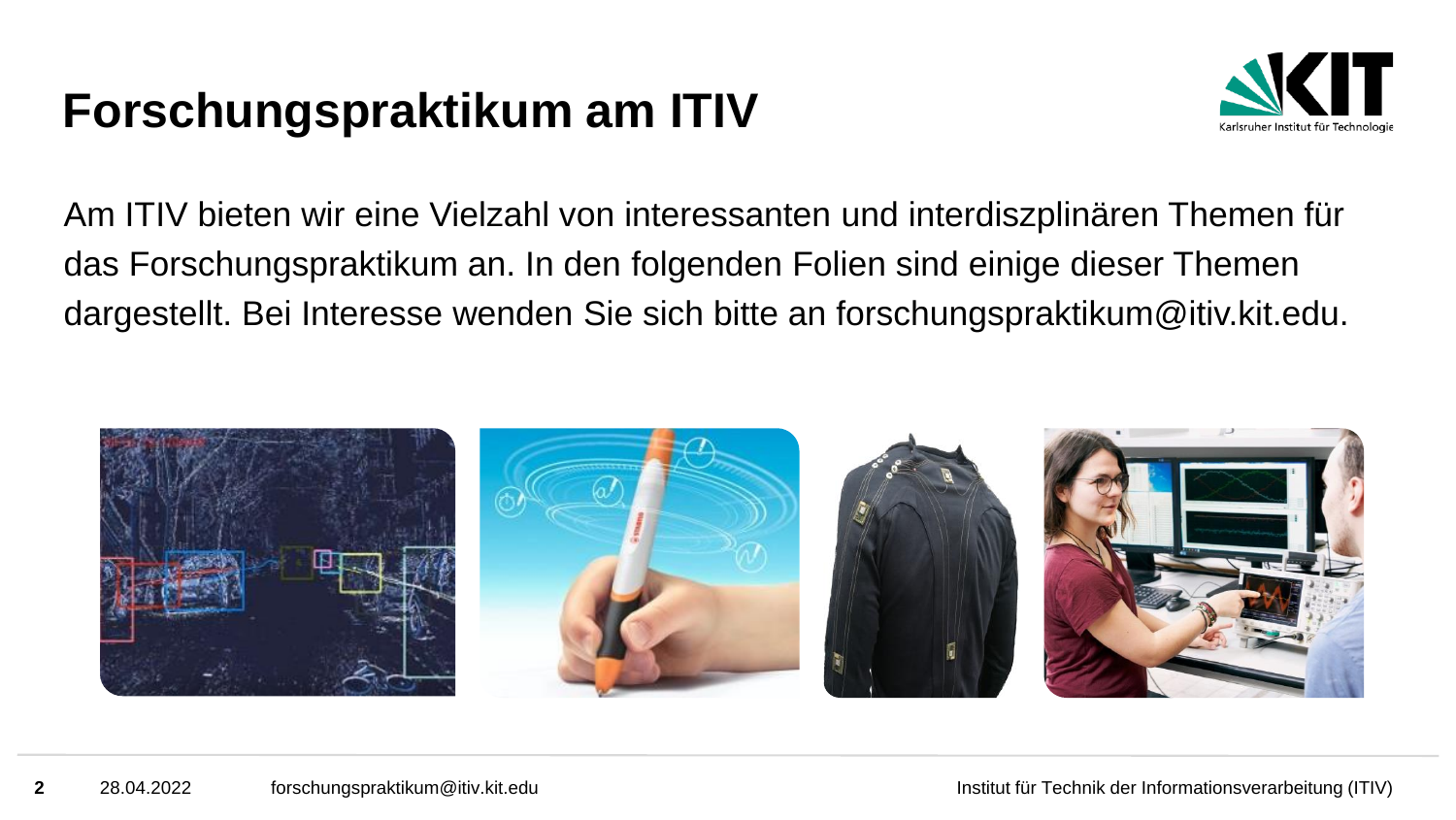# **Forschungspraktikum am ITIV**



#### **Arbeitsumfang**

- **12 Wochen**
- **Mindestens 35 Stunden pro Woche**
- **freie Zeiteinteilung in Abstimmung mit dem Betreuer**
- **Arbeiten finden am ITIV und FZI statt**

■ Ziele

- **Interdisziplinäre Projektarbeiten**
- Recherche / Bewertung / Einordnung / Umsetzung / Dokumentation
- **Ergebnispräsentation** 
	- Schriftliche Ausarbeitung in Form eines Praktikumsberichts
	- **Präsentation 3-5 Folien, Pitch**

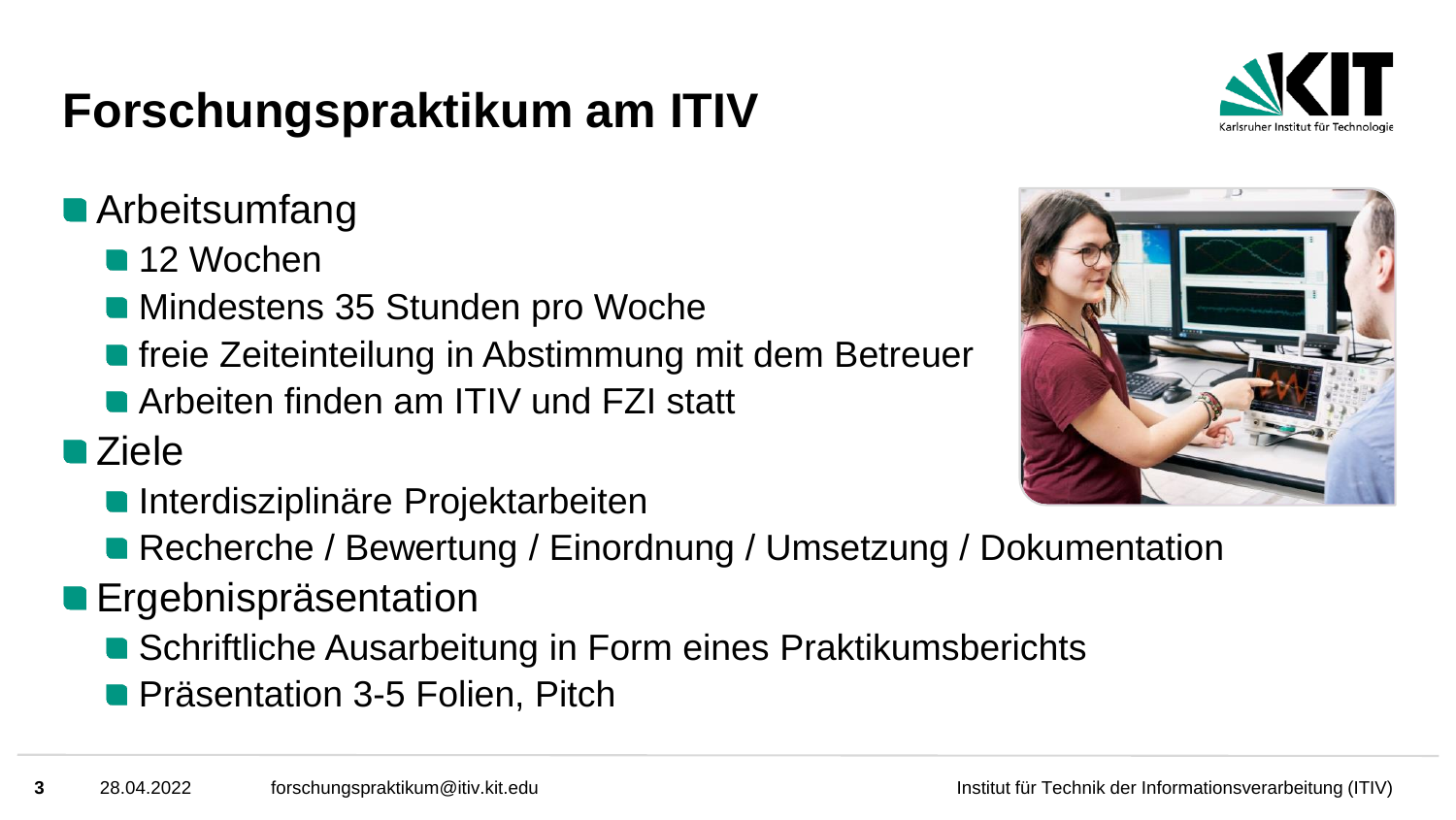## **Smart Textiles: Wearable Electronics**



Flexible and wearable sensors are getting closer to market and hybrid flexible electronics will be integrated in many end-user products. Especially in healthcare these new electronic sensors elements offer numerous possibilities. In cooperation with Robert Bosch GmbH and ITK Engineering GmbH we develop a shirt with integrated hybrid flexible sensors.

#### **Software**

- **Data handling**
- **No. 7 Visual representation**
- **Hardware** 
	- Integrating electronic elements into textile
	- **PCB** design
	- **Firmware / Data Pipeline**
- **Machine Learning** 
	- **Data analysis**
	- **Anomaly detection**





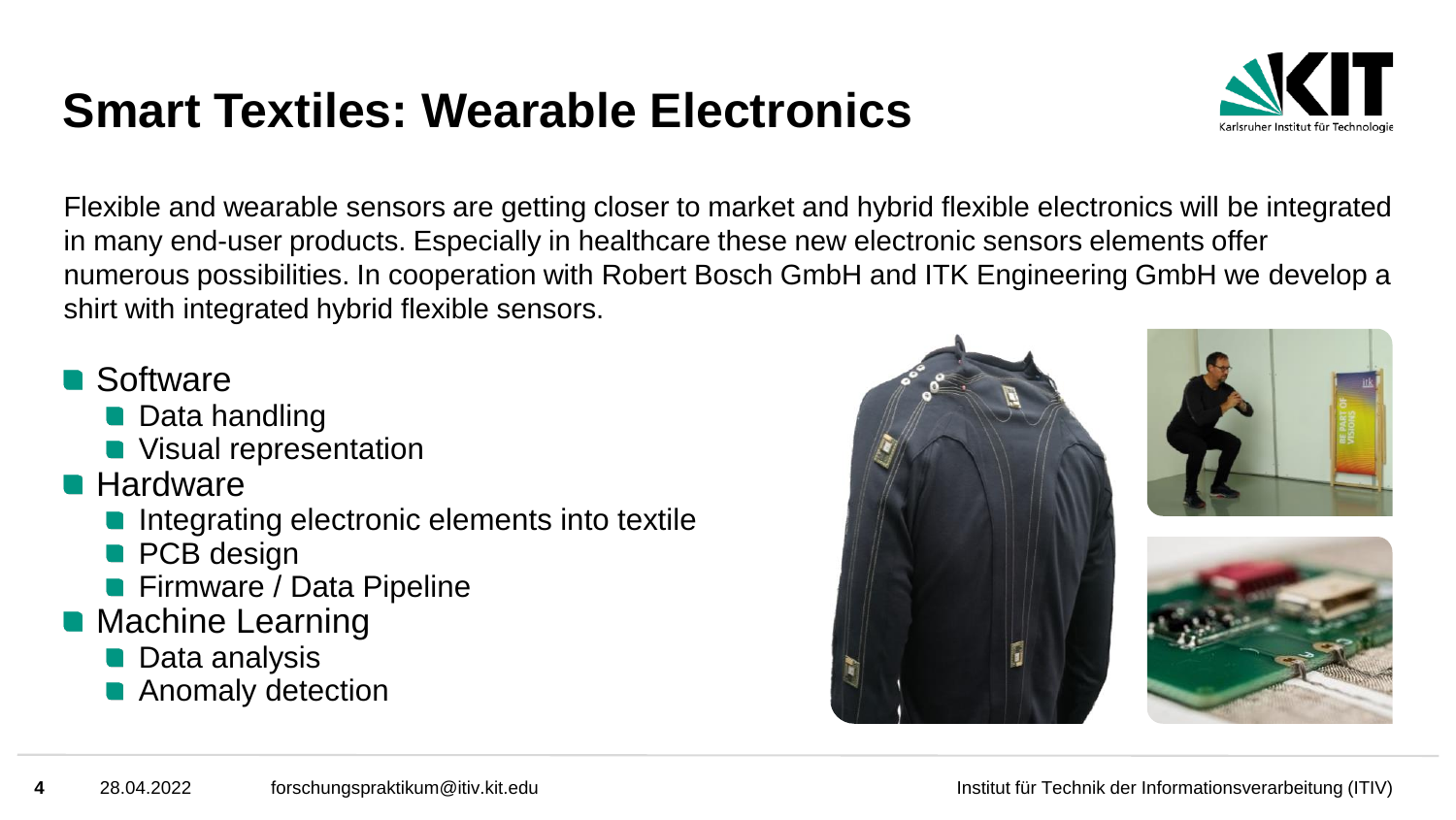# **Artificial Intelligence for Digitizing Handwriting**



There are numerous situations in daily life where we take notes and afterwards realize that we need the content in a digital form (like meeting notes, protocols, forms or lecture notes). But how to digitize your handwritten notes? There are different products like document scanners, tablets with a stylus or smart pens. All of these solutions require additional equipment or special paper to work correctly. In close cooperation with STABILO International GmbH, we are currently exploring the possibilities of improving a system that is able to digitize handwriting in form of trajectory with a pen that writes on regular paper and which is equipped only with inertial and geomagnetic sensors.

- **Machine Learning** 
	- Optimization of the ML algorithms for embedded systems
	- **Data analysis**
	- **Quantization strategies**
- **Hardware-Software Codesign** 
	- Simulation framework for pre-estimating power and performance
	- Demonstrator design
	- Implementation of neural networks in firmware

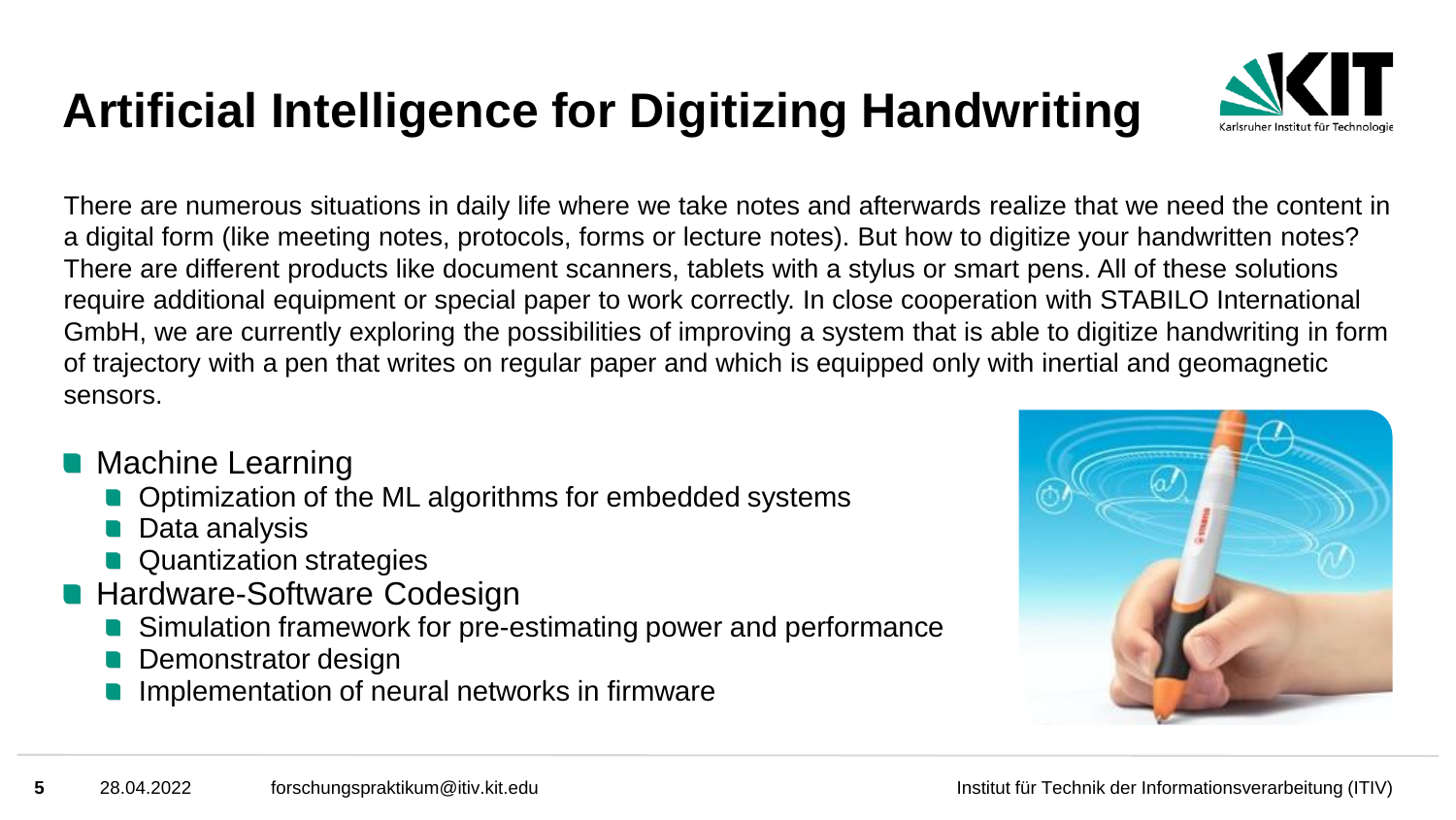# **Neuromorphic Vision**



Neuromorphic Engineering presents a paradigm shift in computing that takes close inspiration from biological brains. Akin to the impulse-based information processing in brains, neuromorphic systems compute on an abstraction of such impulses, referred to as events. This includes neuromorphic sensors such as event-based cameras which mimic the human eye. We develop such neuromorphic systems to perform action recognition and perception tasks.

#### Software

- Data preprocessing and networking
- User interface development
- **Hardware** 
	- **Platform evaluation**
	- **VHDL** design
- **Machine Learning** 
	- **Training of Spiking Neural Networks**



Source: Prophesee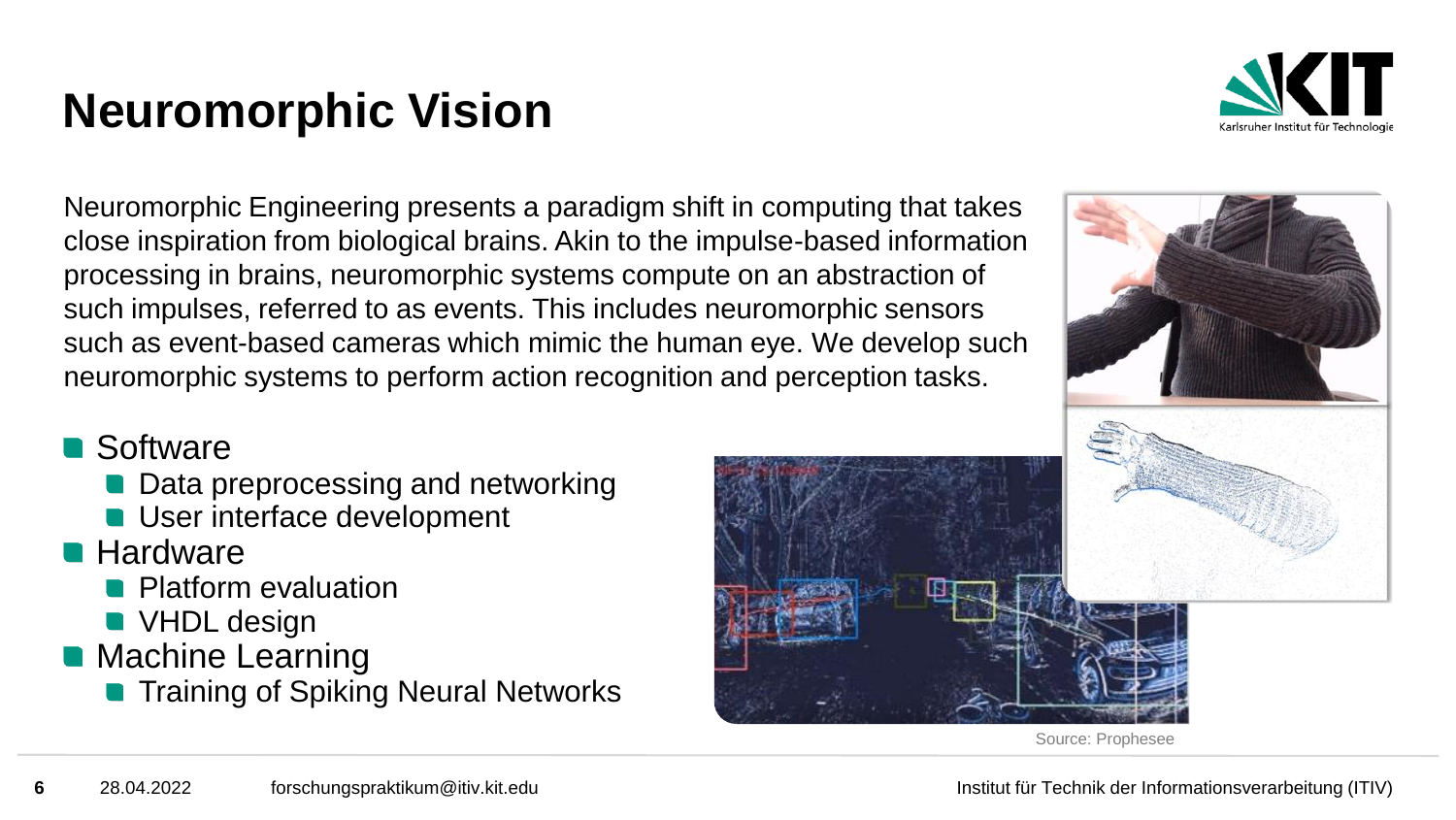#### **Communication System Adapter for Abstract Monitoring Components**



The increasing networking and interoperability of components in vehicles with the capability for autonomous driving lead to a constant exchange of information, for which source and destination cannot always be clearly determined due to the use of multiple bus systems. By using an extensible and abstract hardware library of different reconfigurable hardware components, which allows non-invasive monitoring of different communication systems, many different communication protocols can be monitored. The goal is creating an adapter between abstract monitoring components and concrete bus systems.

- Implementation of an adapter for used communication systems
- **Prerequisites:** 
	- Knowledge of communication systems and protocols
	- Knowledge in HLS

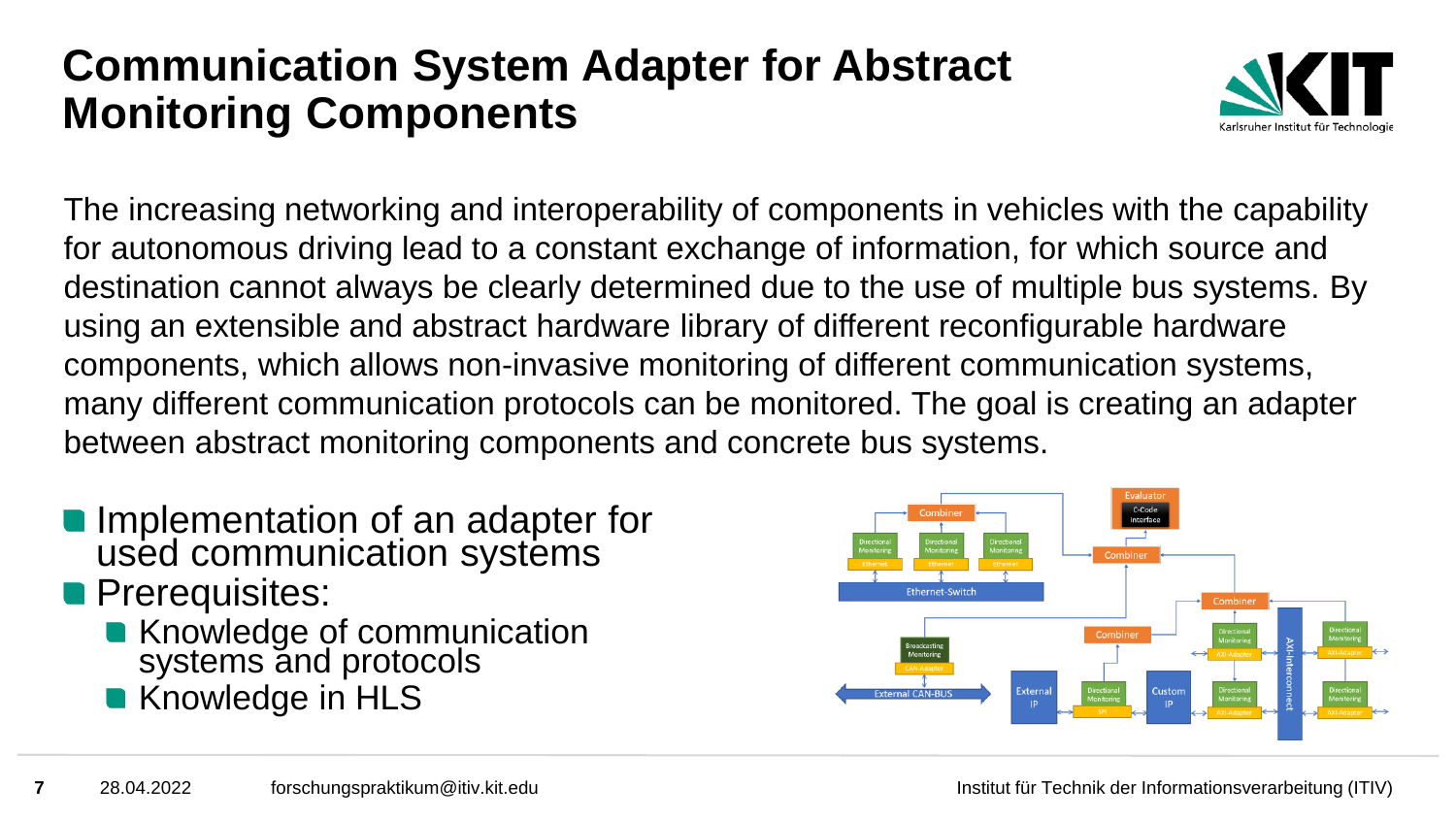# **Online Datagram Tracing Evaluation**



The increasing networking and interoperability of components in vehicles with the capability for autonomous driving lead to a constant exchange of information, for which source and destination cannot always be clearly determined due to the use of multiple bus systems. By using an extensible and abstract hardware library of different reconfigurable hardware components, which allows non-invasive monitoring of different communication systems, many different communication protocols can be monitored. Creating an evaluator of monitored datagram traces using softcore processors is your task.

- **Implementation of an** evaluation using Softcore Processors in FPGA
- **Prerequisites:** 
	- Knowledge in HLS
	- Knowledge in VHDL